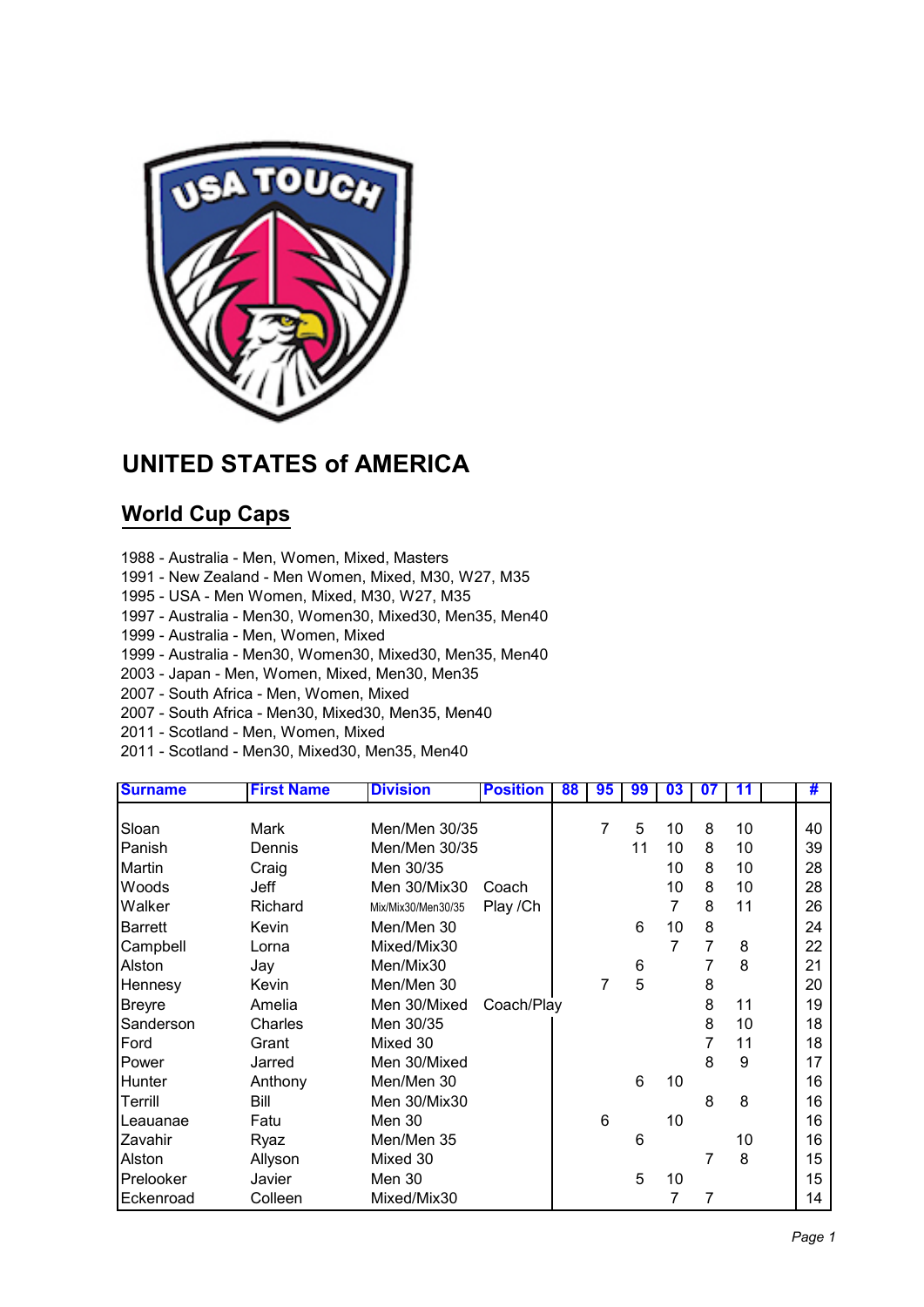| <b>Surname</b>   | <b>First Name</b> | <b>Division</b> | <b>Position</b> | 88 | 95             | 99 | 03 | $\overline{\mathbf{07}}$ | 11 | #  |
|------------------|-------------------|-----------------|-----------------|----|----------------|----|----|--------------------------|----|----|
| Forde            | Noel              | Mixed/Mix30     |                 |    |                |    | 7  |                          |    | 14 |
| Dworsky          | Dan               | Men/Men 30      |                 |    | 7              | 5  |    |                          |    | 12 |
| Downey           | Derek             | Men/Men 30      |                 |    | 7              | 5  |    |                          |    | 12 |
| <b>Brokaw</b>    | Ray               | Men/Men 30      | Manager         |    | 7              | 5  |    |                          |    | 12 |
| <b>Bick</b>      | <b>Steve</b>      | Men/Men 30      |                 |    | $\overline{7}$ | 5  |    |                          |    | 12 |
| Shnider          | Aaron             | Men             |                 |    |                |    |    |                          | 11 | 11 |
| Witte            | Adrian            | Men             |                 |    |                |    |    |                          | 11 | 11 |
| Wear             | <b>Bradford</b>   | Men             |                 |    |                |    |    |                          | 11 | 11 |
| Robinson         | <b>Brendan</b>    | Mixed           |                 |    |                |    |    |                          | 11 | 11 |
| Davis            | <b>Bryson</b>     | Mixed           |                 |    |                |    |    |                          | 11 | 11 |
| Erasmus          | Clint             | Men             |                 |    |                |    |    |                          | 11 | 11 |
| Ray              | Clint             | Men             |                 |    |                |    |    |                          | 11 | 11 |
| Mayfield         | David             | Men/Men 30      |                 |    |                | 11 |    |                          |    | 11 |
| White            | Emily             | Mixed           |                 |    |                |    |    |                          | 11 | 11 |
|                  | Jacobus           | Mixed           |                 |    |                |    |    |                          | 11 | 11 |
| Breytenbach      |                   |                 |                 |    |                |    |    |                          |    | 11 |
| Schleimer        | John              | Men 30          |                 |    | 6              | 5  |    |                          |    |    |
| Mayer            | Kristin           | Mixed           |                 |    |                |    |    |                          | 11 | 11 |
| <b>Bowker</b>    | Mark              | Mixed           |                 |    |                |    |    |                          | 11 | 11 |
| Kropp            | Micah             | Men             |                 |    |                |    |    |                          | 11 | 11 |
| Gibbons          | Nandie            | Mixed           |                 |    |                |    |    |                          | 11 | 11 |
| Hawea            | Ottley Jay        | Men             | Play/Ch         |    |                |    |    |                          | 11 | 11 |
| Woods            | Robin             | Mixed           |                 |    |                |    |    |                          | 11 | 11 |
| Feisal           | Saif              | Mixed           |                 |    |                |    |    |                          | 11 | 11 |
| <b>Brush</b>     | <b>Steve</b>      | Men/Men 30      |                 |    |                | 11 |    |                          |    | 11 |
| <b>Bekker</b>    | Stroebel          | Men             |                 |    |                |    |    |                          | 11 | 11 |
| Berryman         | Tahuahi           | Men             |                 |    |                |    |    |                          | 11 | 11 |
| Berryman         | Tainui            | Men             |                 |    |                |    |    |                          | 11 | 11 |
| Rogers           | Tamara            | Mixed           |                 |    |                |    |    |                          | 11 | 11 |
| Lew              | Tim               | Mixed           |                 |    |                |    |    |                          | 11 | 11 |
| Moeke            | <b>TK</b>         | Men             |                 |    |                |    |    |                          | 11 | 11 |
| Keliiheleua      | <b>Tyler</b>      | Men             |                 |    |                |    |    |                          | 11 | 11 |
| Morvan           | Arnaud            | <b>Men 35</b>   |                 |    |                |    |    |                          | 10 | 10 |
| <b>Jurries</b>   | Donald            | Men 30          |                 |    |                |    | 10 |                          |    | 10 |
| Gray             | Dwight            | <b>Men 35</b>   |                 |    |                |    |    |                          | 10 | 10 |
| Hughes           | Grant             | Men 30          |                 |    |                |    | 10 |                          |    | 10 |
| Weschler-Ferrari | Horacio           | Men 30          |                 |    |                |    | 10 |                          |    | 10 |
| Laumeier         | Julian            | <b>Men 35</b>   |                 |    |                |    |    |                          | 10 | 10 |
| Brown            | Justin            | Men 30          | Manager         |    |                |    | 10 |                          |    | 10 |
| Vilas            | Marcelo           | <b>Men 35</b>   |                 |    |                |    |    |                          | 10 | 10 |
| <b>Stauffer</b>  | Mark              | <b>Men 35</b>   |                 |    |                |    |    |                          | 10 | 10 |
| Gorby            | <b>Russ</b>       | <b>Men 35</b>   |                 |    |                |    |    |                          | 10 | 10 |
| El-Ebrashi       | Sam               | <b>Men 35</b>   |                 |    |                |    |    |                          | 10 | 10 |
| Grice            | Scott             | <b>Men 35</b>   |                 |    |                |    |    |                          | 10 | 10 |
| Price            | Allison           | Mixed 30        |                 |    |                |    |    |                          | 8  | 8  |
|                  |                   |                 |                 |    |                |    |    |                          | 8  | 8  |
| Mogro            | Daniela           | Mixed 30        |                 |    |                |    |    |                          |    |    |
| Leib             | Dave              | Men 30          |                 |    |                |    |    | 8                        |    | 8  |
| Keuppens         | Filip             | Men 30          |                 |    |                |    |    | 8                        |    | 8  |
| Segal            | Jane              | Mixed 30        |                 |    |                |    |    |                          | 8  | 8  |
| Adelaine         | John              | Men 30          |                 |    |                |    |    | 8                        |    | 8  |
| Roome            | Justin            | Men 30          |                 |    |                |    |    | 8                        |    | 8  |
| Hodges           | Renee             | Mixed 30        |                 |    |                |    |    |                          | 8  | 8  |
| Fraser           | <b>Scott</b>      | Mixed 30        |                 |    |                |    |    |                          | 8  | 8  |
| Delvisco         | Stephen           | Mixed 30        |                 |    |                |    |    |                          | 8  | 8  |
| <b>Neville</b>   | Stephen           | Men 30          |                 |    |                |    |    | 8                        |    | 8  |
| Oxenford         | Tim               | Men             |                 |    |                |    |    |                          | 8  | 8  |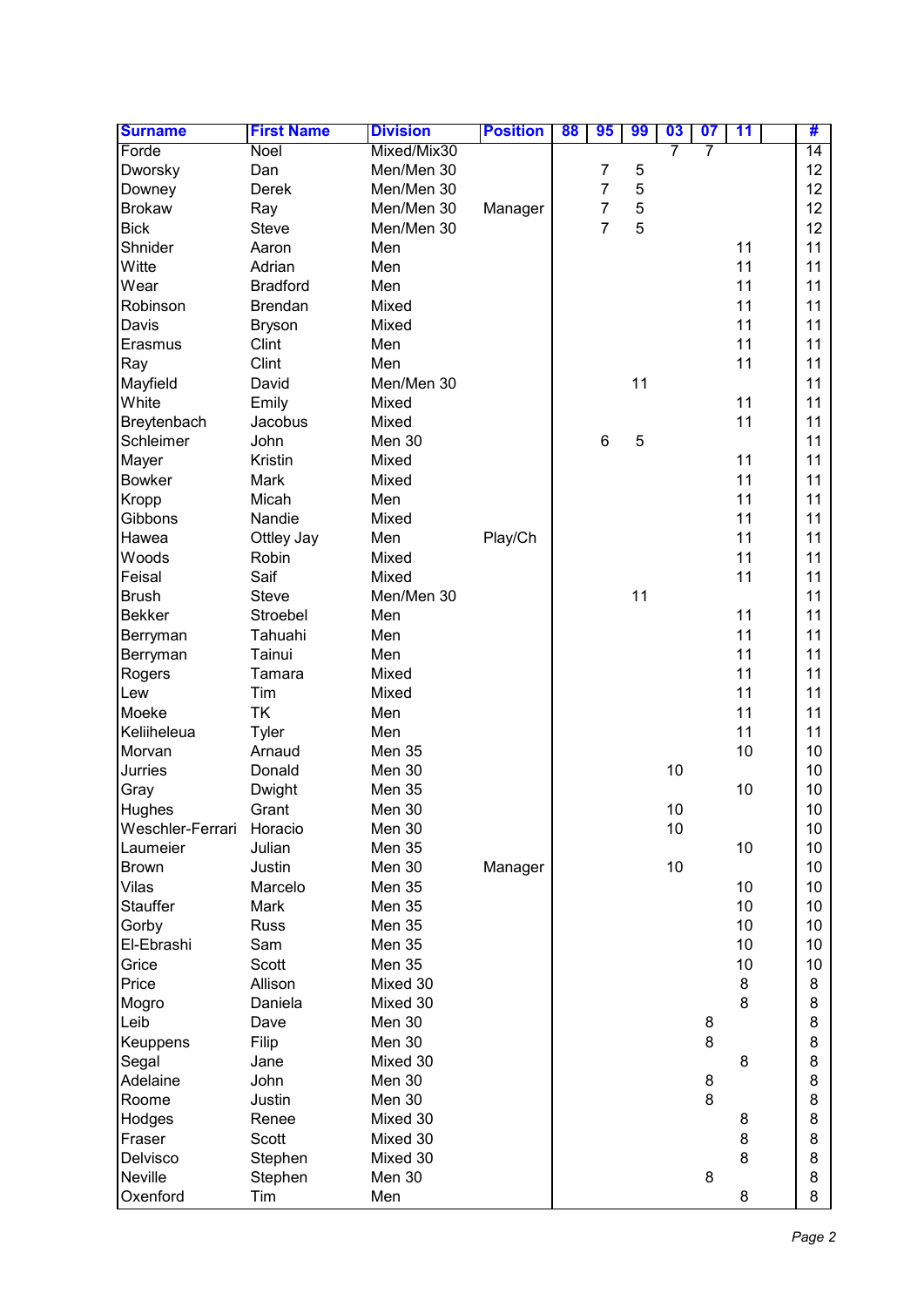| <b>Surname</b>   | <b>First Name</b> | <b>Division</b>       | <b>Position</b> | 88 | 95                      | 99             | 03             | 07             | 11             | #              |
|------------------|-------------------|-----------------------|-----------------|----|-------------------------|----------------|----------------|----------------|----------------|----------------|
| O'Hara           | Timmy             | Mix30/ Men 30 Play/ch |                 |    |                         |                |                | 8              |                | $\overline{8}$ |
| <b>Bernales</b>  | Tobi              | Men 30/Mix30          | v               |    |                         |                |                | 8              |                | 8              |
| Palamo           | Toshi             | Mixed 30              |                 |    |                         |                |                |                | 8              | 8              |
| Riyaz            | Zavaher           | Men 30                |                 |    |                         |                |                | 8              |                | 8              |
| Russell          | Adam              | Mixed 30              |                 |    |                         |                |                |                | $\overline{7}$ | $\overline{7}$ |
| Chatting         | Andrew            | Mixed 30              |                 |    |                         |                |                | $\overline{7}$ |                | $\overline{7}$ |
| Tahfa            | Anthony           | Men                   |                 |    | $\overline{7}$          |                |                |                |                | $\overline{7}$ |
| Glennon          | Christina         | Mixed                 |                 |    |                         |                | $\overline{7}$ |                |                | $\overline{7}$ |
| Cole             | Colin             | Men                   |                 |    | $\overline{7}$          |                |                |                |                | 7              |
| Horzepa          | Debbie            | Mixed                 |                 |    |                         |                | $\overline{7}$ |                |                | $\overline{7}$ |
| Crawford         | Emma              | Mixed 30              |                 |    |                         |                |                | 7              |                | $\overline{7}$ |
| Faul             | Jarrod            | Mixed 30              |                 |    |                         |                |                | 7              |                | $\overline{7}$ |
| Conway           | Justin            | Mixed                 |                 |    |                         |                | $\overline{7}$ |                |                | $\overline{7}$ |
| Guertin          | Lisa              | Mixed 30              |                 |    |                         |                |                | $\overline{7}$ |                | 7              |
| <b>McDaniels</b> | Lisa              | Mixed                 |                 |    |                         |                | $\overline{7}$ |                |                | 7              |
| Scherzinger      | Martin            | Mixed 30              |                 |    |                         |                |                |                | 7              | 7              |
| McCann           | Maureen           | Mixed                 |                 |    |                         |                | $\overline{7}$ |                |                | 7              |
| Woods            | Maureen           | Mixed 30              |                 |    |                         |                |                | $\overline{7}$ |                | 7              |
| Bernardi         | Melanie           | Mixed                 |                 |    |                         |                | $\overline{7}$ |                |                | 7              |
| Edwards          | Michael           | Mixed                 |                 |    |                         |                | $\overline{7}$ |                |                | 7              |
| Adams            | Phil              | Mixed                 |                 |    |                         |                | $\overline{7}$ |                |                | 7              |
| Samaniego        | Ramon             | Men                   |                 |    | $\overline{\mathbf{7}}$ |                |                |                |                | $\overline{7}$ |
| Spilkin          | Reuben            | Men                   |                 |    | $\overline{7}$          |                |                |                |                | $\overline{7}$ |
| Oram             | Ruth              | Mixed 30              |                 |    |                         |                |                | $\overline{7}$ |                | $\overline{7}$ |
| Ayoub (Aust)     | Sam               | Men                   | Coach           |    | $\overline{7}$          |                |                |                |                | $\overline{7}$ |
| Shepard          | <b>Scott</b>      | Men                   |                 |    | $\overline{7}$          |                |                |                |                | $\overline{7}$ |
| Hanrahan         | Sean              | Mixed                 |                 |    |                         |                | $\overline{7}$ |                |                | 7              |
| Smith            | Tom               | Men                   |                 |    | $\overline{7}$          |                |                |                |                | 7              |
| Samaniego        | Tony              | Men                   |                 |    | $\overline{7}$          |                |                |                |                | 7              |
| <b>Brannon</b>   | Will              | Men                   |                 |    | $\overline{7}$          |                |                |                |                | 7              |
| Hardage          | <b>Barrett</b>    | Men                   |                 |    |                         | 6              |                |                |                | 6              |
| Mahany           | Ben               | Men                   |                 |    |                         | 6              |                |                |                | 6              |
| Clark            | <b>Bruce</b>      | Men                   |                 |    |                         | 6              |                |                |                | 6              |
| Montgomentry     | Charlie           | Men 30                |                 |    | 6                       |                |                |                |                | 6              |
| Ritthaler        | Cory              | Men                   |                 |    |                         | 6              |                |                |                | 6              |
| Crist            | David             | Men 30                |                 |    | 6                       |                |                |                |                | 6              |
| Harris           | Douglas           | Men 30                |                 |    | $\,6$                   |                |                |                |                | 6              |
| Jones            | Greg              | Men 30                |                 |    | 6                       |                |                |                |                | 6              |
| <b>Brown</b>     | Hans              | Men 30                |                 |    | 6                       |                |                |                |                | 6              |
| Jones            | Jeff              | Men 30                |                 |    | 6                       |                |                |                |                | 6              |
| Keil             | Joe               | Men 30                |                 |    | 6                       |                |                |                |                | 6              |
| Kasper           | John              | Men                   |                 |    |                         | 6              |                |                |                | 6              |
| Combs            | Josh              | Men                   |                 |    |                         | $6\phantom{1}$ |                |                |                | 6              |
| Sawicki          | Mark              | Men 30                |                 |    | 6                       |                |                |                |                | 6              |
| <b>Uasquez</b>   | Mark              | Men 30                |                 |    | 6                       |                |                |                |                | 6              |
| Campbell         | Matt              | Men                   |                 |    |                         | 6              |                |                |                | 6              |
| Schwenke         | McKay             | Men 30                |                 |    | 6                       |                |                |                |                | 6              |
| Evans            | Nathan            | Men                   |                 |    |                         | 6              |                |                |                | 6              |
| Certic           | Peter             | Men 30                | Manager         |    | 6                       |                |                |                |                | 6              |
| <b>Scotts</b>    | Richard           | Men 30                | Coach           |    | 6                       |                |                |                |                | 6              |
| Rusden           | <b>Russ</b>       | Men 30                |                 |    | 6                       |                |                |                |                | 6              |
| Carew            | Shane C           | <b>Tour Manager</b>   |                 |    |                         | 6              |                |                |                | 6              |
| Mahoni           | William           | Men 30                |                 |    | 6                       |                |                |                |                | 6              |
| <b>Bernales</b>  | Clark             | Men 30                |                 |    |                         | 5              |                |                |                | 5              |
| Wagner           | Greg              | Men 30                |                 |    |                         | 5              |                |                |                | 5              |